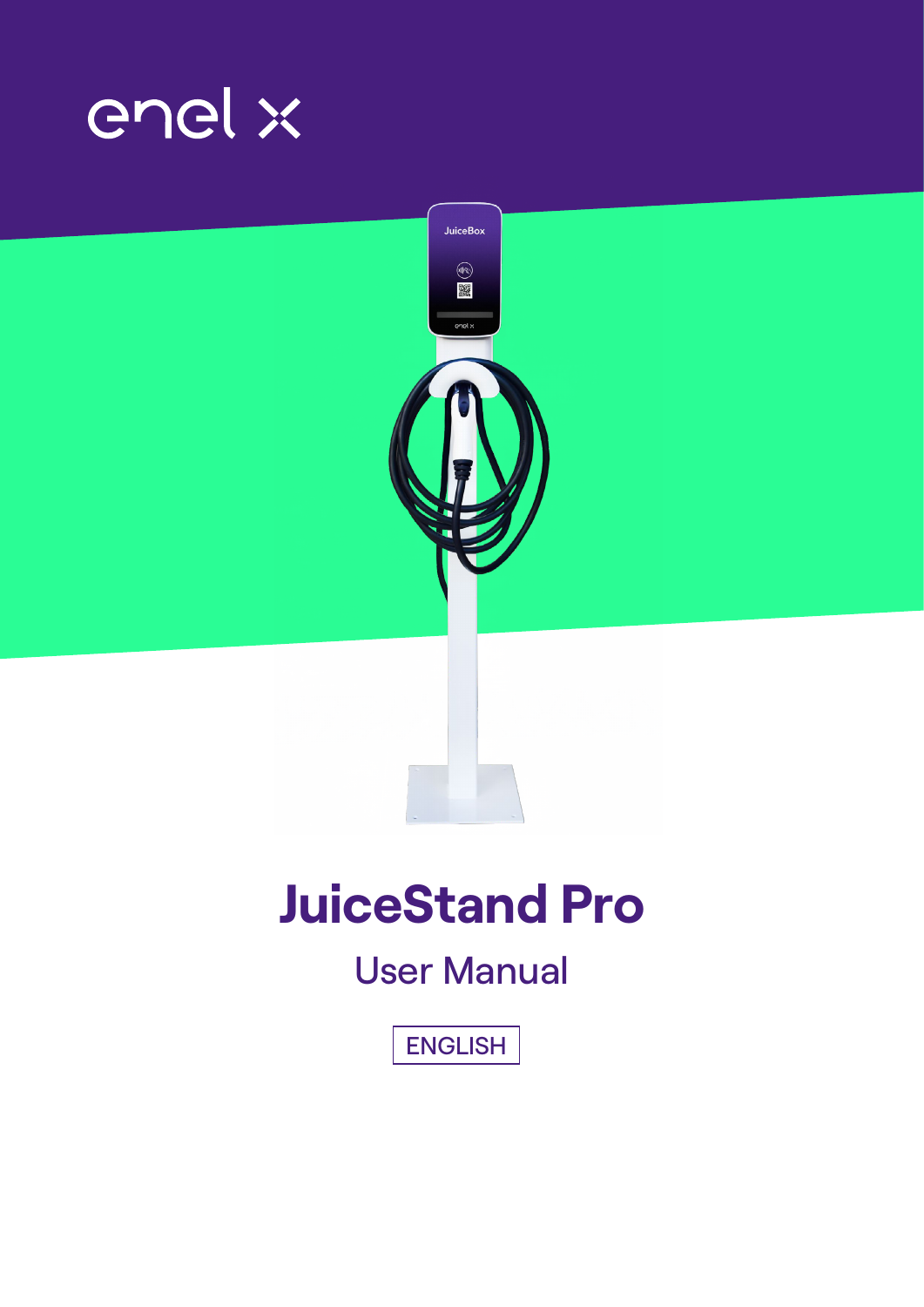### Table of contents

| <b>Welcome</b>                             | 3              |
|--------------------------------------------|----------------|
| <b>Package Contents</b>                    | 3              |
| JuiceStand Pro Components                  | 3              |
| Fasteners - JuiceBox Legacy                | $\overline{4}$ |
| Fasteners - JuiceBox Next Gen              | $\overline{4}$ |
| Base Mount Hardware for JuiceStand         | $\overline{4}$ |
| <b>JuiceStand Pro Dimensions</b>           | 5              |
| <b>Installation Area</b>                   | 5              |
| <b>Installation - JuiceBox Legacy</b>      | 5              |
| <b>Installation - JuiceBox Next Gen</b>    | 9              |
| <b>Connect Power</b>                       | 12             |
| <b>Convert JuiceBox Legacy to Next Gen</b> | 13             |
| <b>Important Safety Information</b>        | 15             |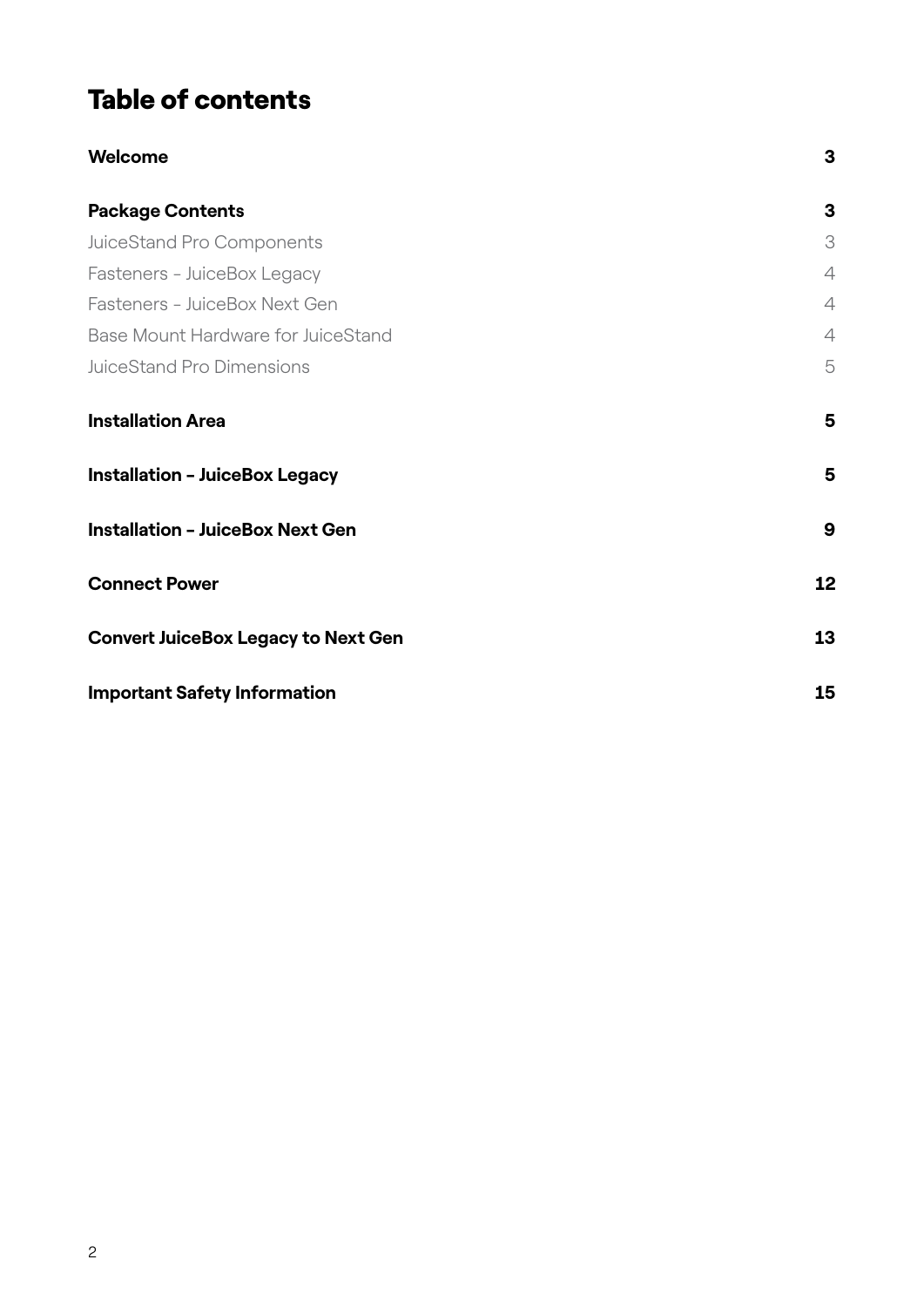<span id="page-2-0"></span>

This manual explains how to install the JuiceStand Pro.



## Package Contents

### **JuiceStand Pro Components**

- > JuiceStand Pro
- > Crossbars (x2 for 1 charging station, x4 for 2 charging stations)
- > Backplate (x1 for 1 charging station, x2 for 2 charging stations)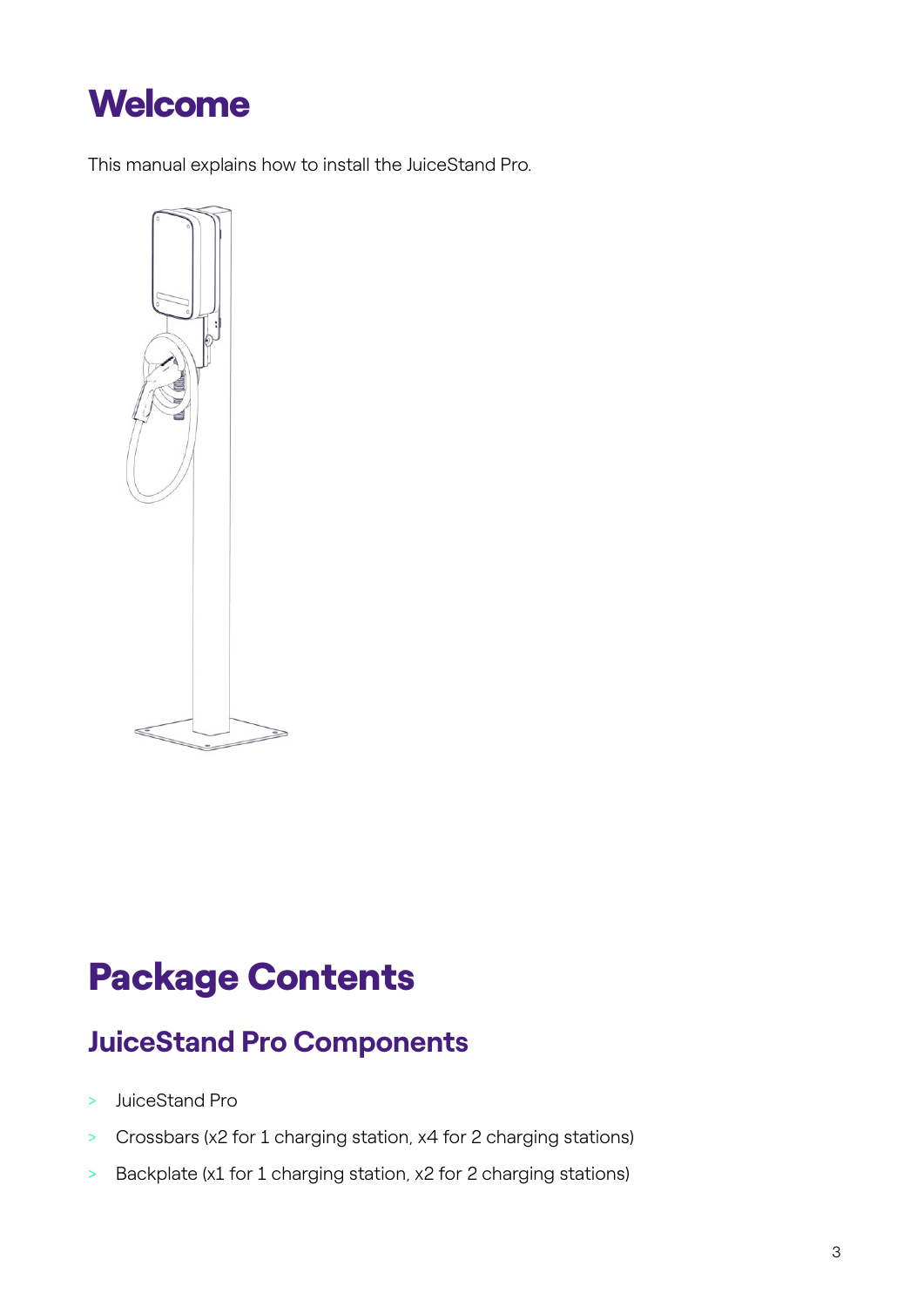### <span id="page-3-0"></span>**Fasteners - JuiceBox Legacy**

- > 1/4 in 10-32 Phillips screws (Number 2 drive size) (x4 for 1 charging station, x8 for 2 charging stations) to secure backplate/charging station assembly to stand **[Recommended Torque: 21 in lbs]**
- > 1/2 in 10-32 Phillips screws (Number 2 drive size) (x2 for 1 charging station, x4 for 2 charging stations) to secure crossbars to stand **[Recommended Torque: 25 in lbs]**
- > 3/8 in ¼"-20 Phillips screws (Number 3 drive size) (x4 for 1 charging station, x8 for 2 charging stations) to secure backplate to charging station **[Recommended Torque: 25 in lbs]**

### **Fasteners - JuiceBox Next Gen**

- > ¼ in 10-32 Phillips screws (Number 2 drive size) (x4 for 1 charging station, x8 for 2 charging stations) to secure backplate/charging station assembly to stand **[Recommended Torque: 21 in lbs]**
- > 1/2 in 10-32 Phillips screws (Number 2 drive size) (x2 for 1 charging station, x4 for 2 charging stations) to secure crossbars to stand **[Recommended Torque: 25 in lbs]**
- > 3/4 in 10-32 Phillips screws (Number 2 drive size) (x2 for 1 charging station, x4 for 2 charging stations) to secure backplate to charging station **[Recommended Torque: 25 in lbs]**

### **Base Mount Hardware for JuiceStand**

- > 5 in long and 3/8 in in diameter (x4) Stud Anchors for Concrete **[Recommended Torque: 30 ft lbs]**
- > 8 in long and 3/8 in in diameter (x4) J-Hook Anchors for Wet Concrete **[Recommended Torque: 25 ft lbs]**
- $> 3/8$  in washers  $(x4)$
- $>$  3/8 in -16 hex nuts  $(x4)$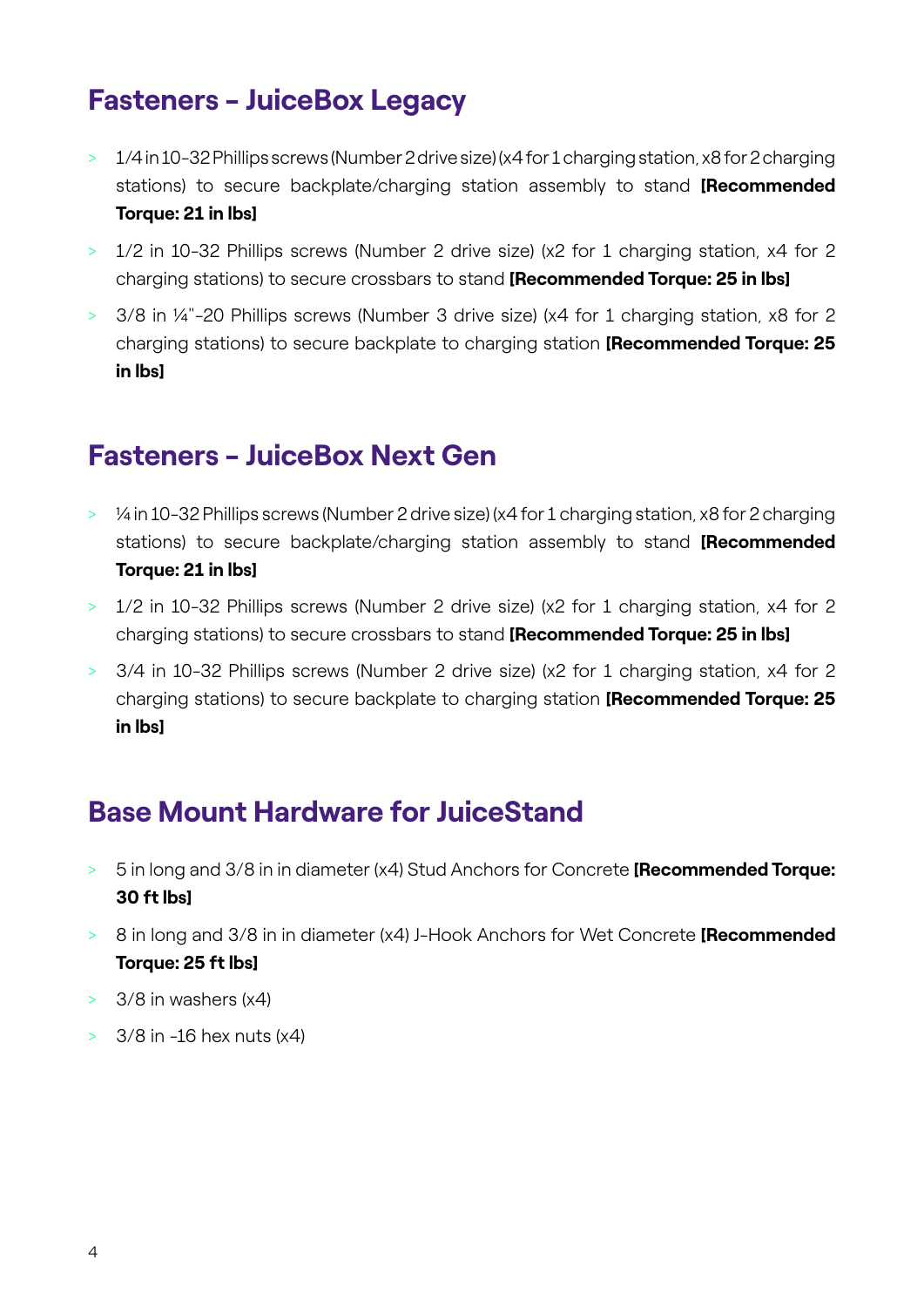### <span id="page-4-0"></span>**JuiceStand Pro Dimensions**

- > Height: 59.3 in (150.6 cm)
- > Width: 3.5 in (8.9 cm) x 6 in (15.2 cm) deep
- > Base: 12 in (30.4 cm) x 12 in (30.4 cm)

## Installation Area

Refer to the [Enel X Site Design Guide](https://docs-emobility.enelx.com/SiteDesign/SiteDesignGuide/welcome.html).

## Installation - JuiceBox Legacy

This procedure explains how to install one charging station onto the stand. If applicable, perform the same procedure for both charging stations.

This procedure applies only to "JuiceBox Legacy". Verify the correct product before installing.

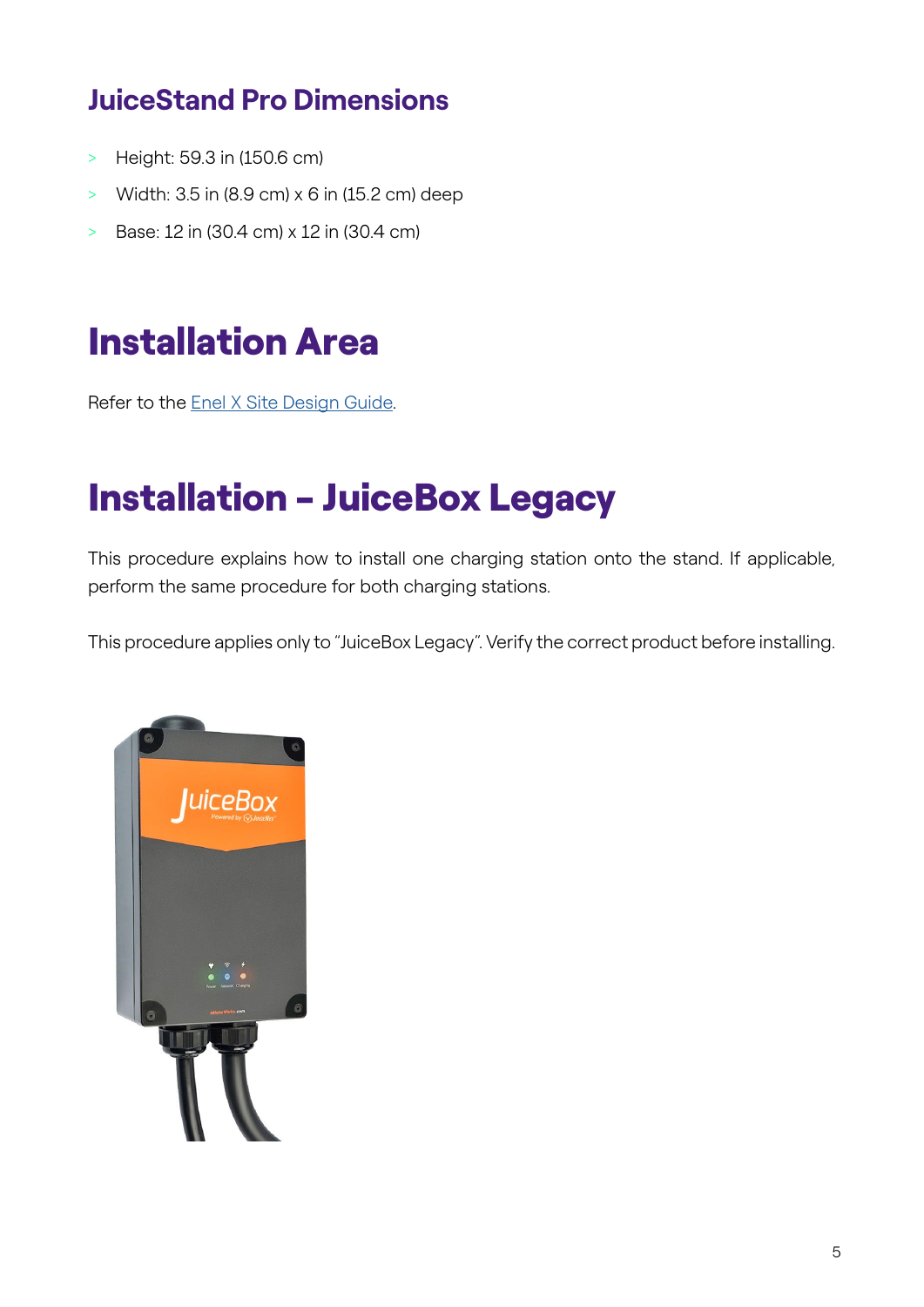#### **NOTE**

> The JuiceStand must be installed in accordance with the National Electrical Code (NFPA 70) and all applicable local jurisdiction requirements.



- > Junction Boxes must be UL Listed or UL Certified for outdoor-use.
- > Conduit fittings must be liquid-tight and UL Listed or UL Certifired for outdooruse.
- 1. Secure the JuiceStand Pro to the ground stud anchors (refer to [Installation Area](https://support-emobility.enelx.com/hc/en-us/articles/4405798889371) for more information).



2. Secure the crossbars to the stand.

#### **NOTE**



It is recommended to apply a torque of 25 in lbs to the screws.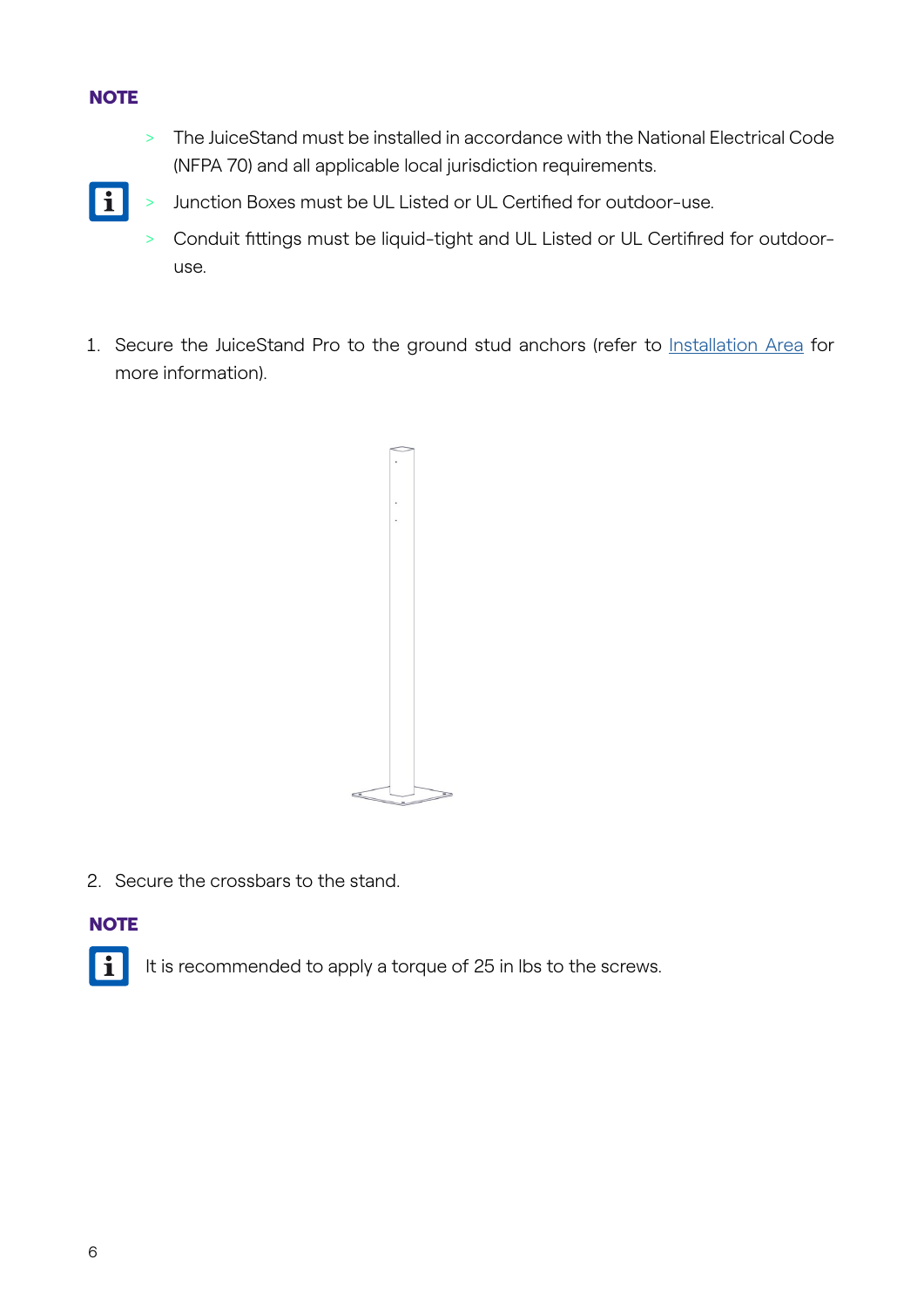

3. Secure the backplate to the charging station.

#### **NOTE**

F It is recommended to apply a torque of 25 in lbs to the screws.



#### **NOTE**



In the next step, the backplate and charging station are handled as an assembly.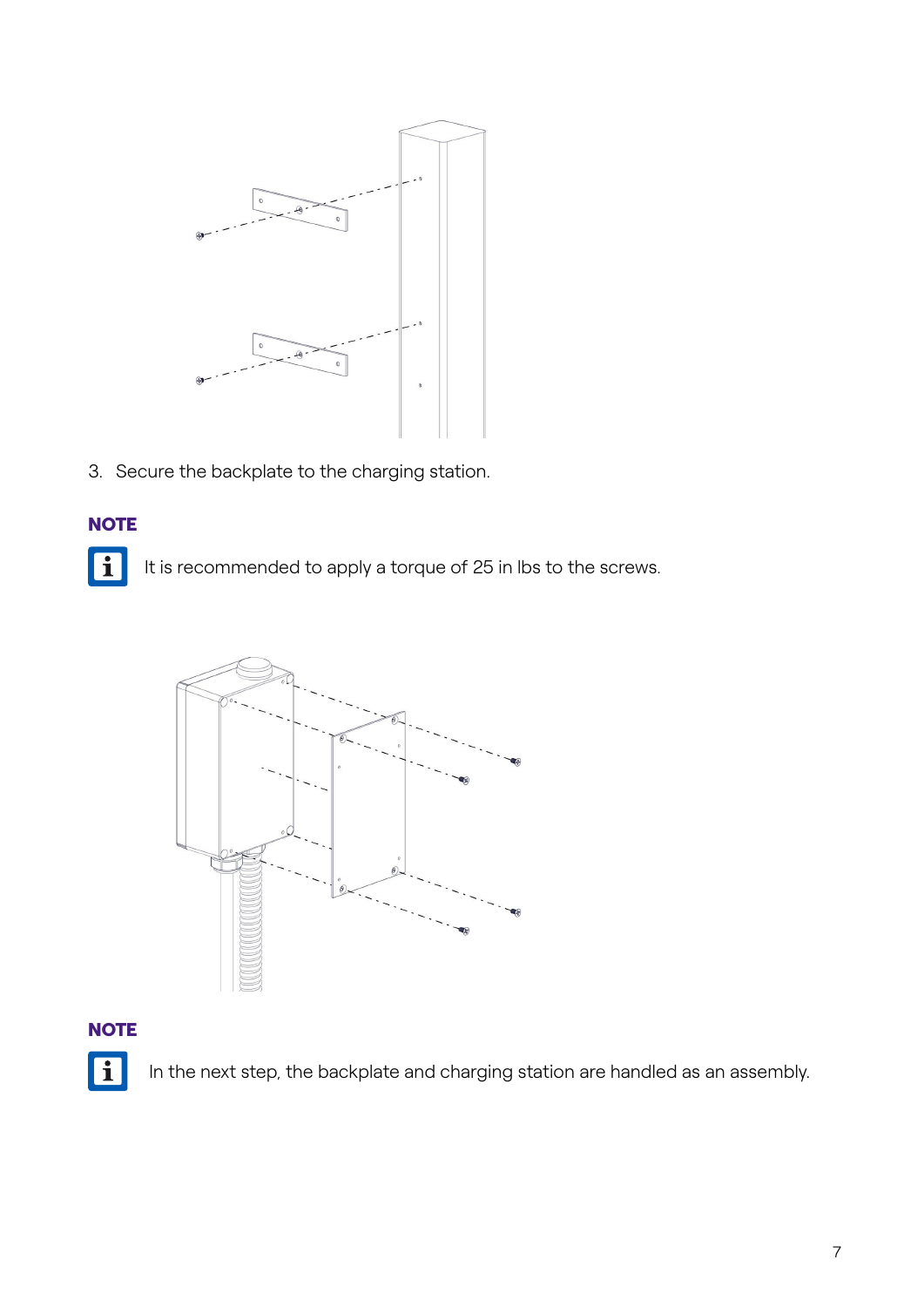4. Secure the backplate and charging station assembly to the crossbars.

#### **NOTE**

 $\boxed{\mathbf{ii}}$ It is recommended to apply a torque of 21 in lbs to the screws.

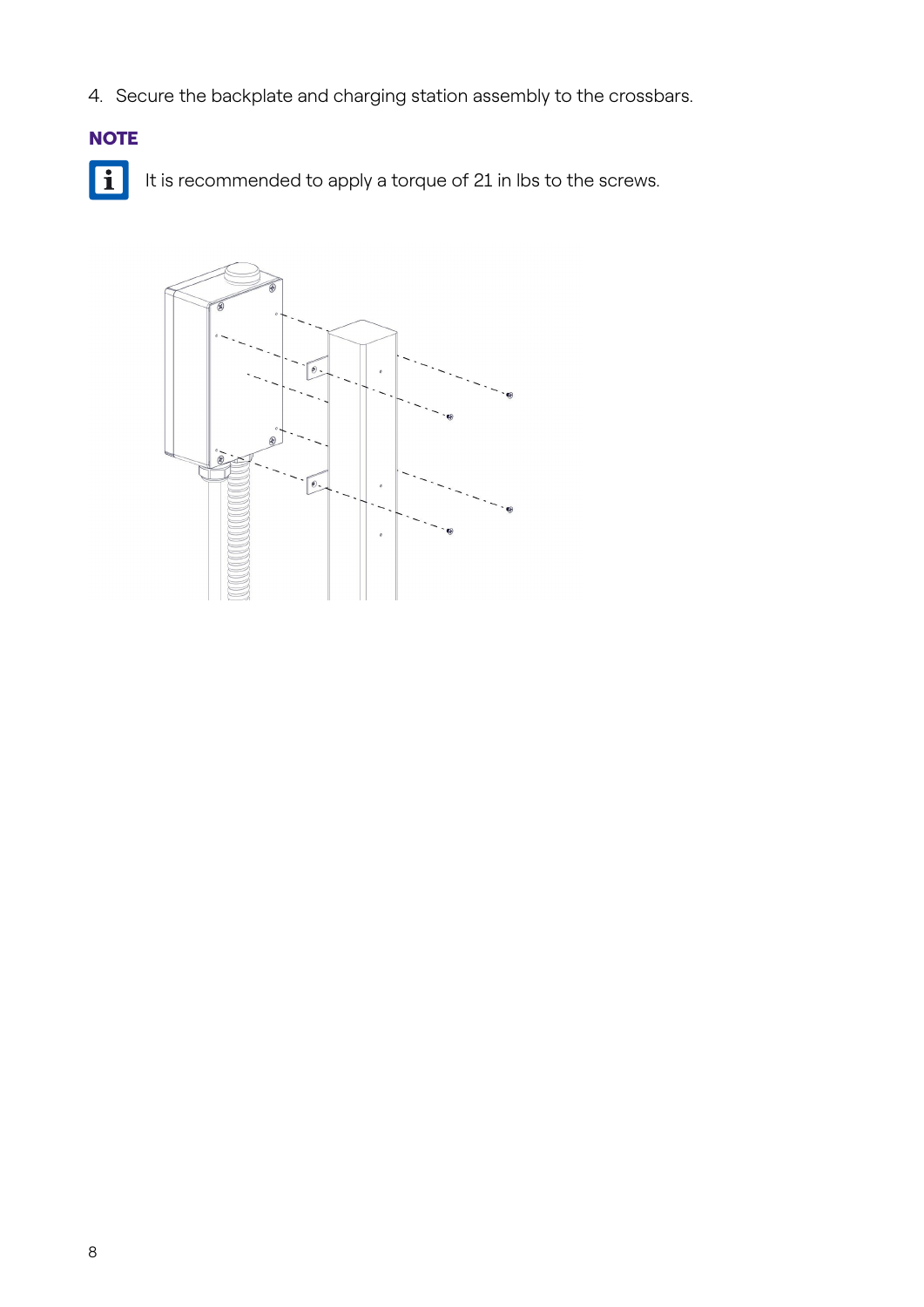## <span id="page-8-0"></span>Installation - JuiceBox Next Gen

This procedure explains how to install one charging station onto the stand. If applicable, perform the same procedure for both charging stations.

This procedure applies only to "JuiceBox Next Gen". Verify the correct product before installing.



#### **NOTE**

> The JuiceStand must be installed in accordance with the National Electrical Code (NFPA 70) and all applicable local jurisdiction requirements.



- > Junction Boxes must be UL Listed or UL Certified for outdoor-use.
- > Conduit fittings must be liquid-tight and UL Listed or UL Certified for outdooruse.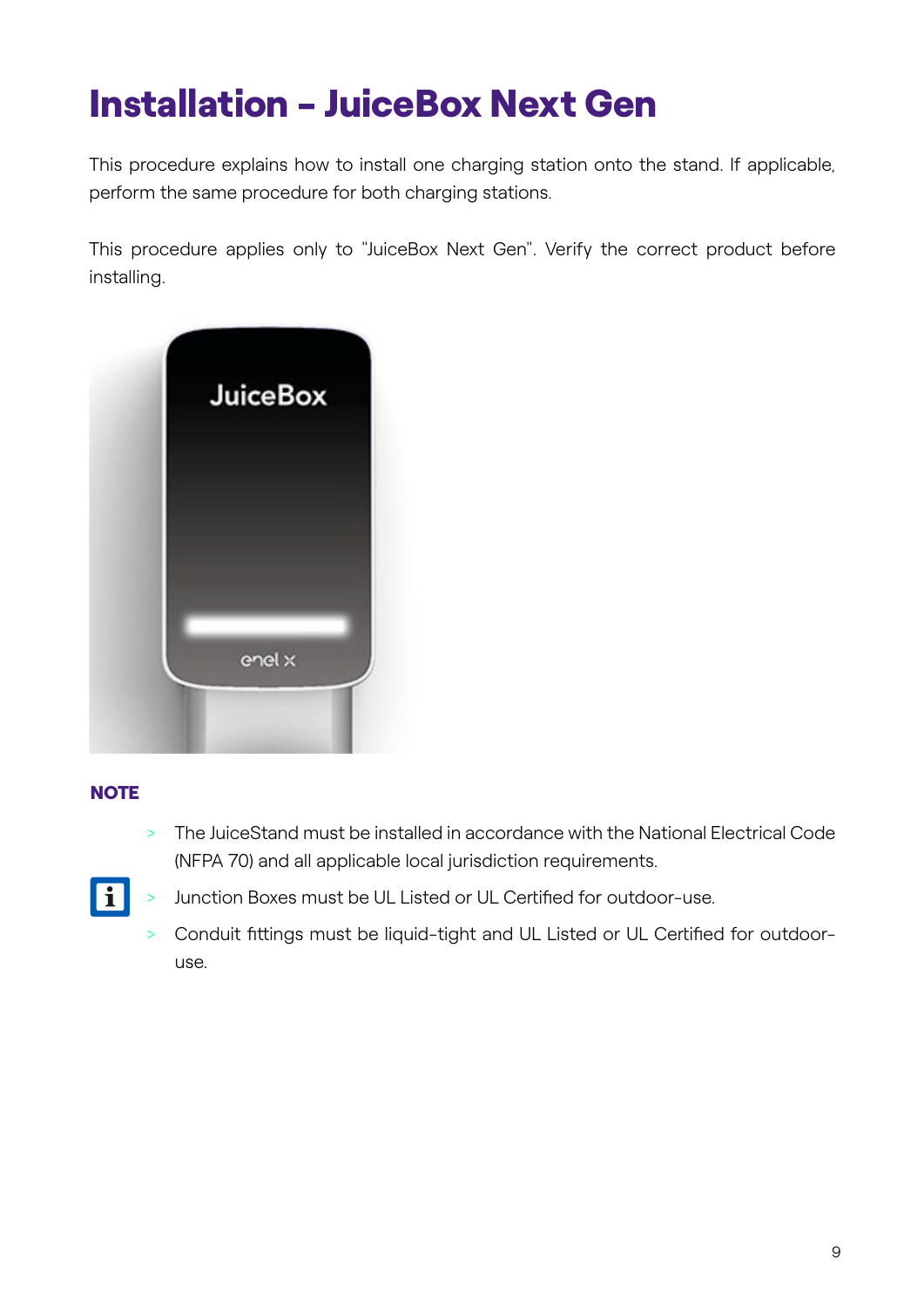1. Secure the JuiceStand Pro to the ground stud anchors (refer to [Installation Area](https://support-emobility.enelx.com/hc/en-us/articles/4405798889371) for more information).



2. Secure the crossbars to the stand.

#### **NOTE**



It is recommended to apply a torque of 25 in lbs to the screws.

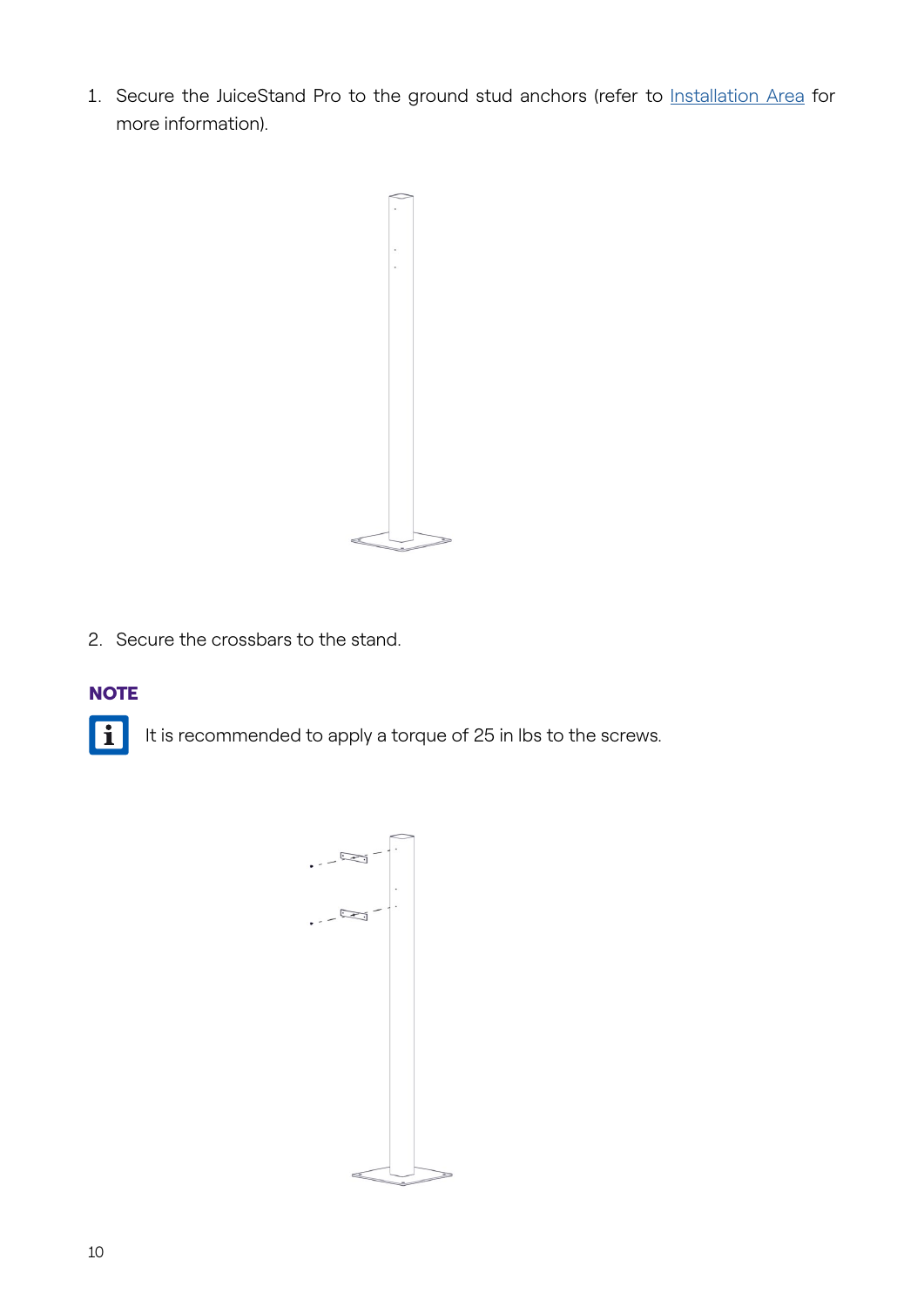3. Secure the backplate to the charging station.

#### **NOTE**

H It is recommended to apply a torque of 25 in lbs to the screws.



#### **NOTE**

**F** 

In the next step, the backplate and charging station are handled as an assembly.

4. Secure the backplate and charging station assembly to the crossbars.

#### **NOTE**



It is recommended to apply a torque of 21 in lbs to the screws.

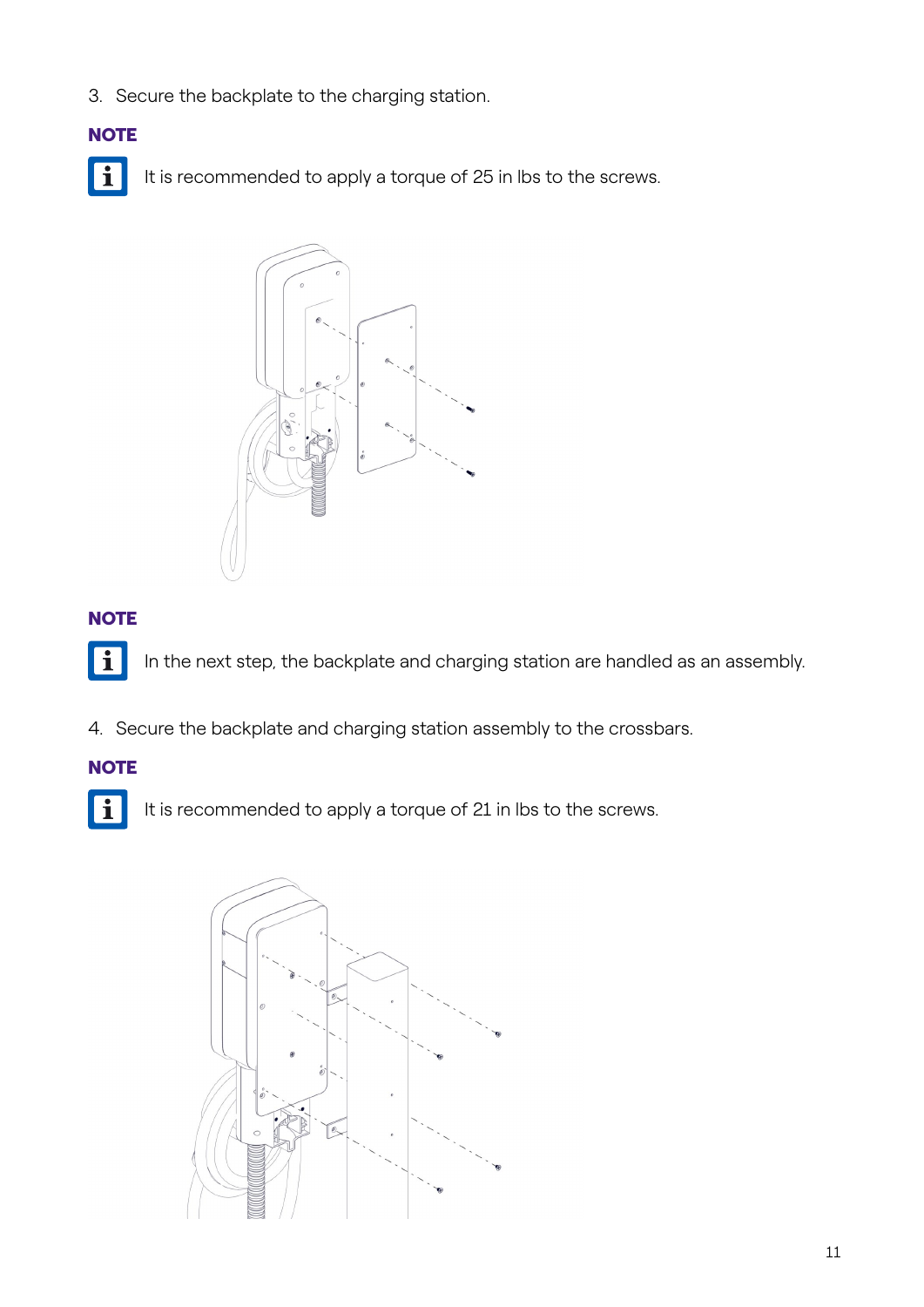## <span id="page-11-0"></span>Connect Power

- 1. Turn off the mains power to the hardwire connections.
- 2. Use a multimeter to ensure that there is no power at the hardwire connections.

#### $\sqrt{N}$  WARNING

Do not continue with the installation until the multimeter shows that there is no power at the hardwire connections to mains.

3. Connect the mains power wires to the EVSE wires.

| <b>RED</b> | <b>BLACK</b> | <b>GREEN</b> |
|------------|--------------|--------------|
|            | C<br>.       | Ground       |

#### JUICEBOX LEGACY

| <b>BLACK</b> | <b>RED</b> | <b>GREEN</b> |
|--------------|------------|--------------|
|              |            | Ground       |

#### JUICEBOX NEXT GEN

#### **NOTE**

H

For JuiceBox Next Gen, L1 is black and L2 is red.

4. Reconnect power to the hardwire connections. The charging station turns on automatically.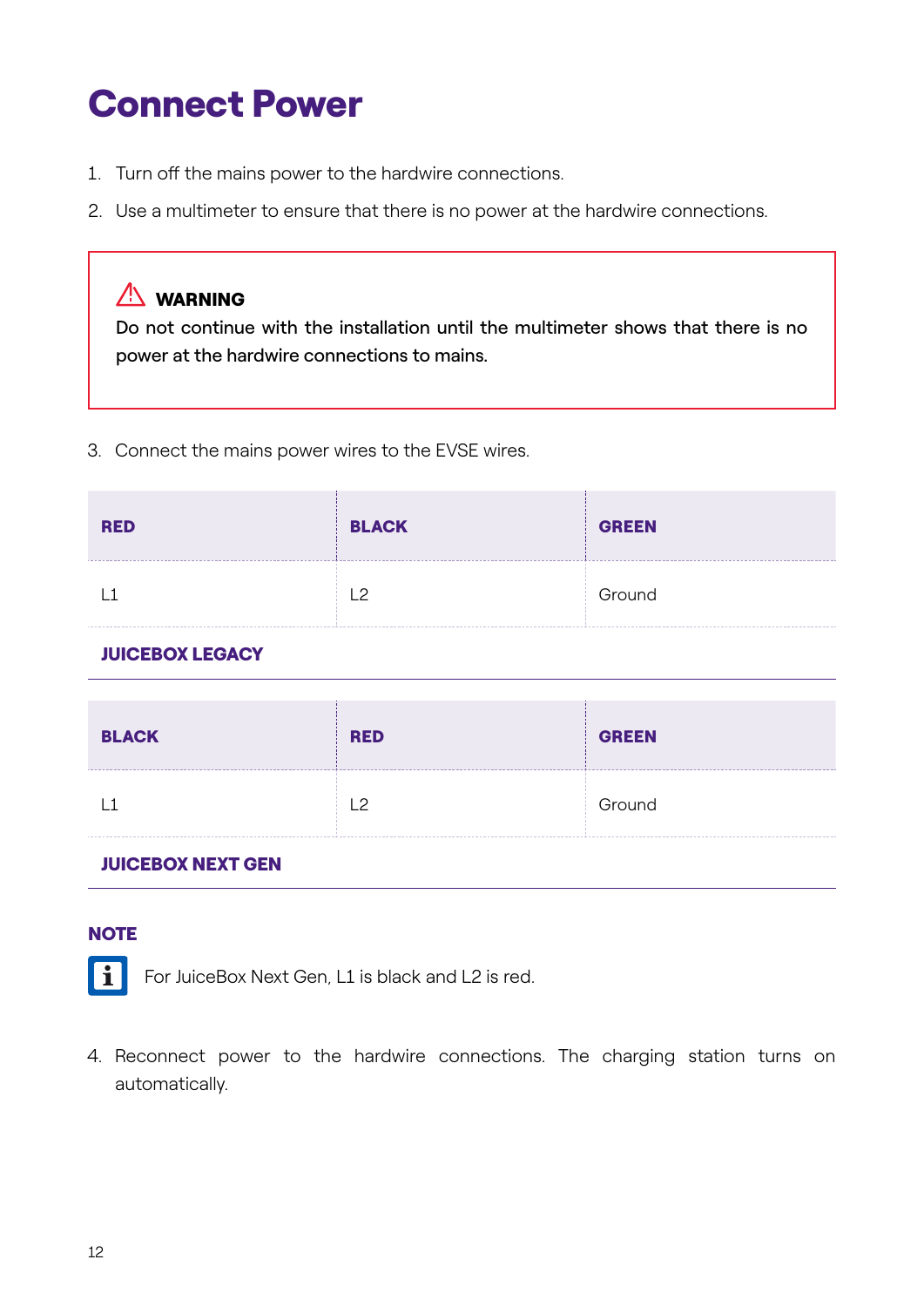## <span id="page-12-0"></span>Convert JuiceBox Legacy to Next Gen

This section describes how to remove JuiceBox Legacy from the JuiceStand Pro and replace it with JuiceBox Next Gen.



1. Turn off the mains power to the hardwire connections.

### $\sqrt{N}$  WARNING

Do not continue with this procedure until power has been disconnected.

2. Use a multimeter to ensure that there is no power at the hardwire connections.

#### $\sqrt{N}$  WARNING

Do not continue with this procedure until the multimeter shows that there is no power at the hardwire connections to mains.

- 3. Disconnect the charging station wires from the hardwire mains.
- 4. Release the fasteners (x4) that secure the charging station and backplate to the stand.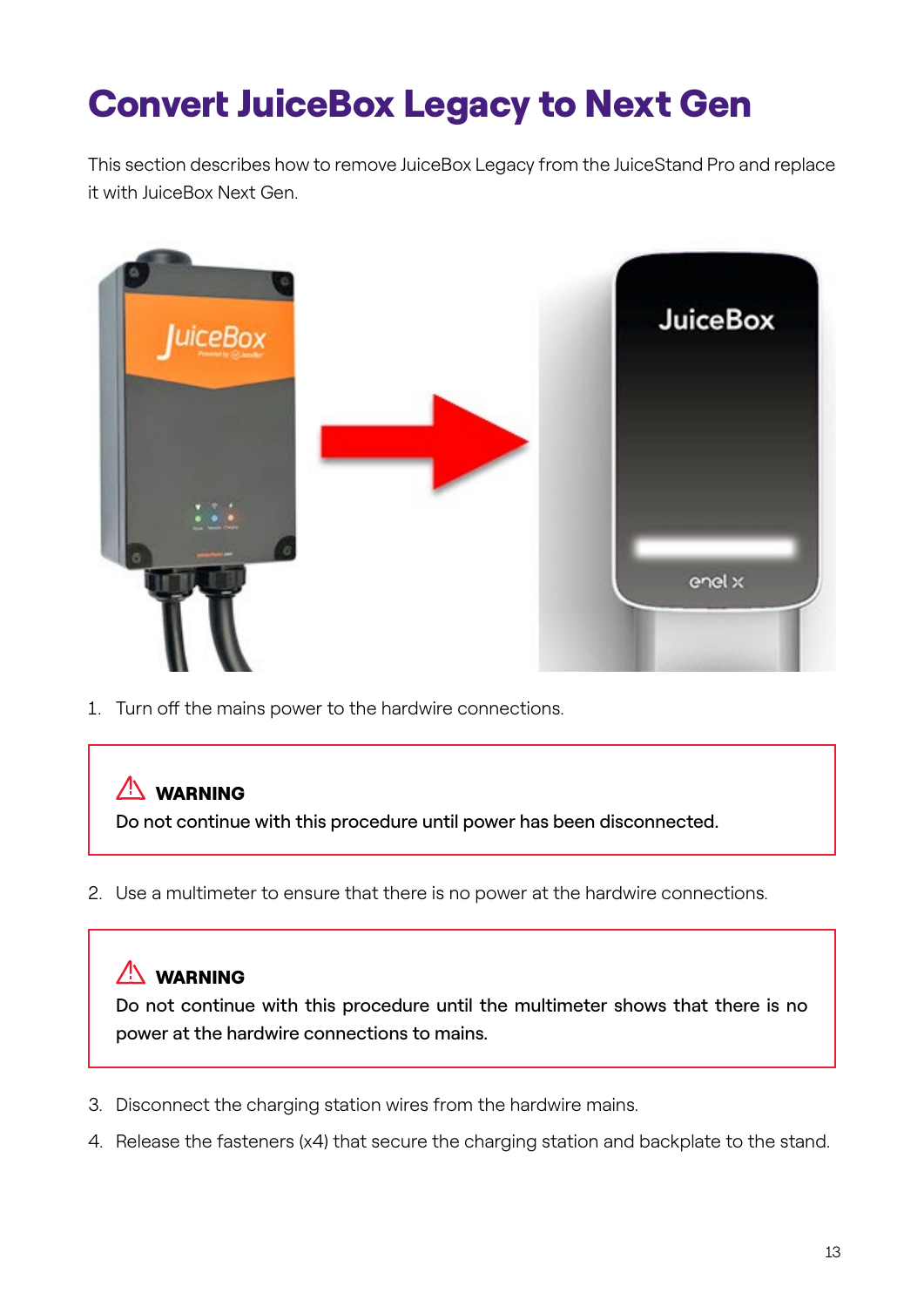

The charging station and backplate are removed as an assembly.



5. Release the fasteners that secure the backplate to the charging station. Remove the backplate.

#### **NOTE**

**FI** A new backplate is installed in a later step.



6. Install the new charging station according to the ["Installation - JuiceBox Next Gen"](https://support-emobility.enelx.com/hc/en-us/articles/4405798925595) section of this manual, **beginning at step 3**.